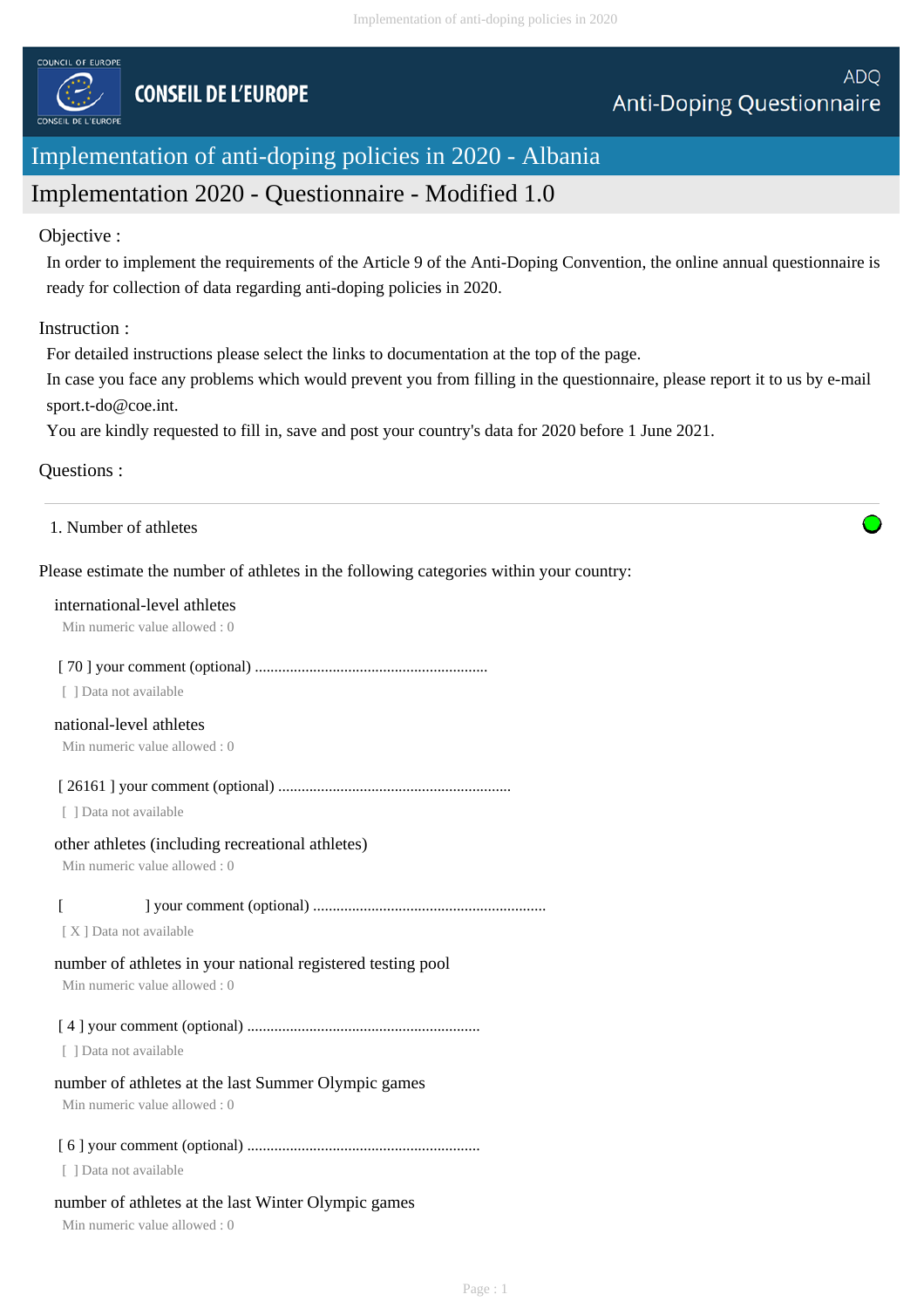| [ ] Data not available                                                                                                                     |
|--------------------------------------------------------------------------------------------------------------------------------------------|
| number of athletes at the last Summer Paralympic games<br>Min numeric value allowed: 0                                                     |
|                                                                                                                                            |
| [ ] Data not available                                                                                                                     |
| number of athletes at the last Winter Paralympic games<br>Min numeric value allowed: 0                                                     |
|                                                                                                                                            |
| [ ] Data not available                                                                                                                     |
| 2. Doping definition                                                                                                                       |
| What is the definition of "doping in sport" used in your country?                                                                          |
|                                                                                                                                            |
|                                                                                                                                            |
|                                                                                                                                            |
|                                                                                                                                            |
| Attachments<br>Malbanian Law no 79 2017 On Sport.doc                                                                                       |
| 3. Doping list                                                                                                                             |
| Which list of banned pharmacological classes of doping agents and doping methods (i.e. Prohibited List) is implemented in<br>your country? |
| [X] Prohibited List, as adopted by the Executive Committee of WADA. Your comment (optional)                                                |
| [ ] List of banned pharmacological classes of doping agents and doping methods, as adopted by the Monitoring Group (T-DO). Your            |
| ] Prohibited List, as adopted by the Conference of Parties of the International Convention against Doping in Sport (UNESCO). Your          |
|                                                                                                                                            |
|                                                                                                                                            |
| 4. Additional doping lists                                                                                                                 |
| For the purposes of restricting availability of doping substances, are there other lists than those defined in the question 3?             |
|                                                                                                                                            |
|                                                                                                                                            |
| 5. Anti-doping laws                                                                                                                        |
| Are there any anti-doping laws in your country?                                                                                            |
|                                                                                                                                            |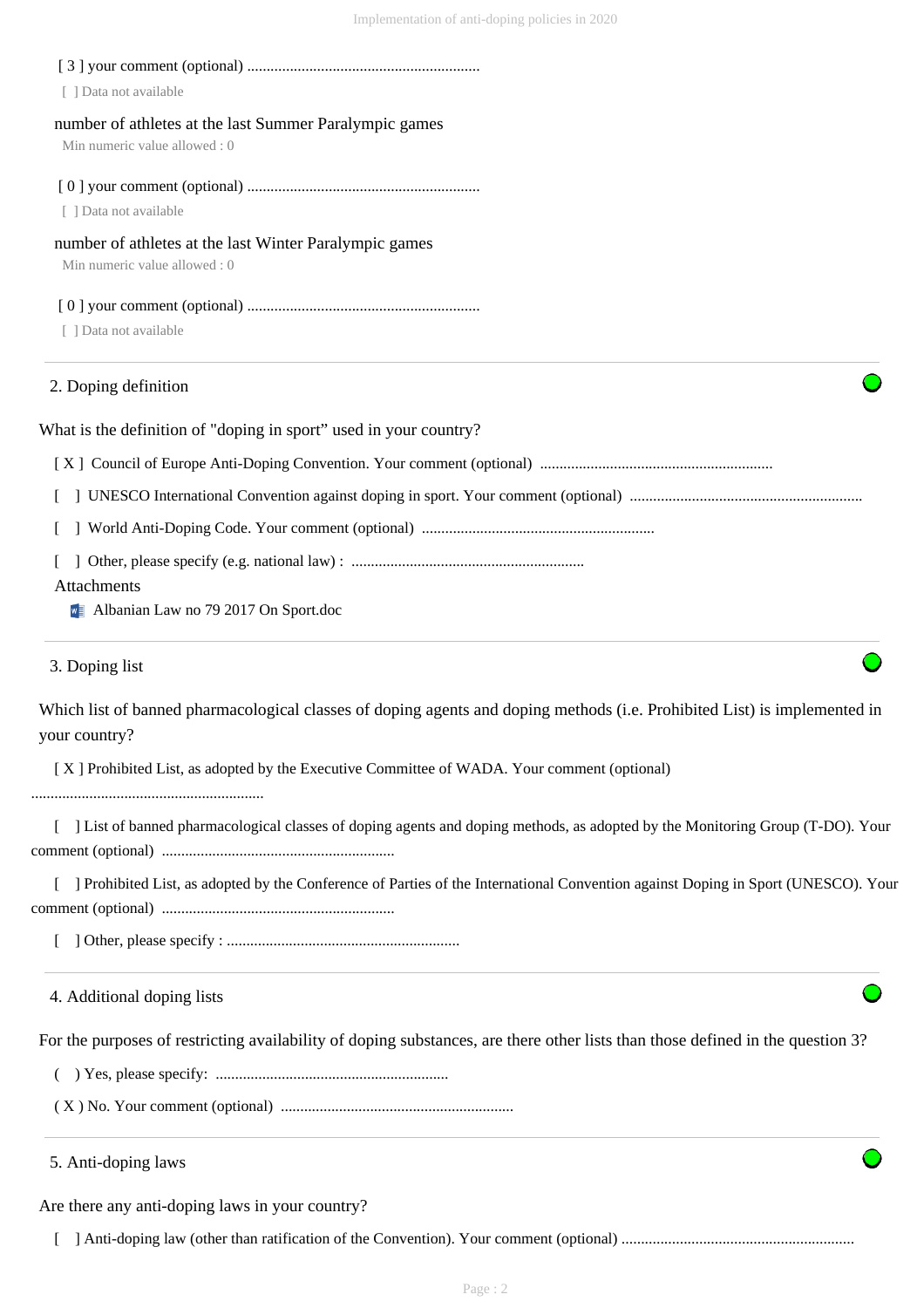| [X] Other public law rules, please specify: Law no.79/2017 "On Sport"                                       |  |
|-------------------------------------------------------------------------------------------------------------|--|
|                                                                                                             |  |
| <b>Attachments</b>                                                                                          |  |
| $\blacksquare$ Albanian Law no 79 2017 On Sport.doc                                                         |  |
| 6. National Anti-Doping Organisation (NADO)                                                                 |  |
| What is the legal status of your national anti-doping organisation? Please upload the statutes, if possible |  |
|                                                                                                             |  |
|                                                                                                             |  |
|                                                                                                             |  |
|                                                                                                             |  |
|                                                                                                             |  |
| <b>Attachments</b>                                                                                          |  |

**English ALB - NADO Court Decison.docx** 

**English ALB - NADO Court Decison.docx** 

# 7. NADO activities

Which of the activities below are conducted by your national anti-doping organisation? Please upload the organisational chart, if possible

|                                                | Yes. Your comment<br>(optional)               | No, please specify which<br>organisation is in charge |
|------------------------------------------------|-----------------------------------------------|-------------------------------------------------------|
| Co-ordination of action by public authorities  | (X) Ministry of Education,<br>Sport and Youth |                                                       |
| Co-ordination of the fight against trafficking |                                               | (X) Ministry of Internal<br>Affair                    |
| Testing (doping control)                       | $(X)$ ALB NADO                                |                                                       |
| Results management                             | (X)                                           |                                                       |
| Disciplinary procedures                        | (X)                                           |                                                       |
| Education and/or information                   | $(X)$ ALB NADO / MESY                         |                                                       |
| Research                                       | (X) University of Sport<br>Tirana             |                                                       |

## 8. Funding of anti-doping programme

# What was the annual budget of the NADO for the 2020 calendar year?

Min numeric value allowed : 0

#### [ 14500 ] amounteuroCurrency

[ ] Data not available

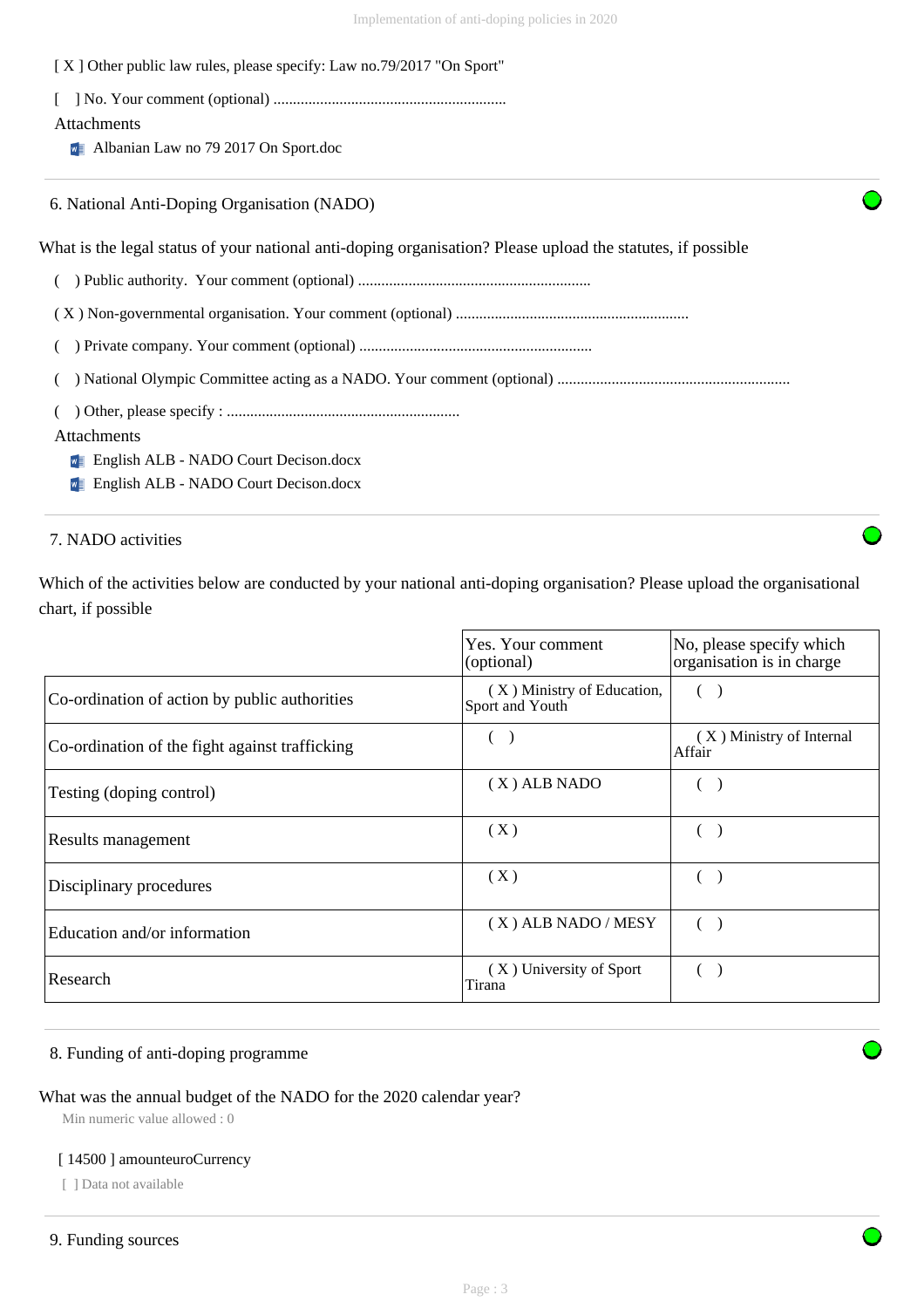How is the NADO funded? Please select all that apply and indicate an estimate in percentages:

 [ X ] Government70% [ ] National Lottery programme ............................................................ % [ ] National Olympic Committee (NOC) ............................................................ % [ X ] Other sports organisation(s)30% [ ] Fee for service ............................................................ % [ ] Private ............................................................ % [ ] Other ............................................................ %

#### 10. Distribution of funding

What percentage of NADO's annual budget is put towards the following core programs?

[ 30 ] Testing (including equipment, transportation, sample collection personnel fees)

- [ 20 ] Sample analysis
- [0] Investigations
- [ 10 ] Education
- [ 0 ] Research
- [ 0 ] Results Management/Legal
- [ 0 ] Therapeutic Use Exemptions (TUEs)
- [ 40 ] Other (e.g. remuneration, administration) ............................................................
- [ ] Data not available

11. Other funding for the anti-doping programme

Are other institutions funding any parts of the national anti-doping programme (e.g. laboratories, research, WADA contribution, Unesco Voluntary Fund)

( X ) Yes, please describeEERADO from WTG

 $($   $)$  No

12. Sport budget

What amount has been allocated to sport from the State budget through the national ministry responsible for sport for the year 2020?

[ $10000$ ] amounteurocurrency / other information

[ ] Data not available

13. Limiting public funding to organisations

Is public funding withheld from organisations that do not comply with anti-doping regulations and related legal instruments?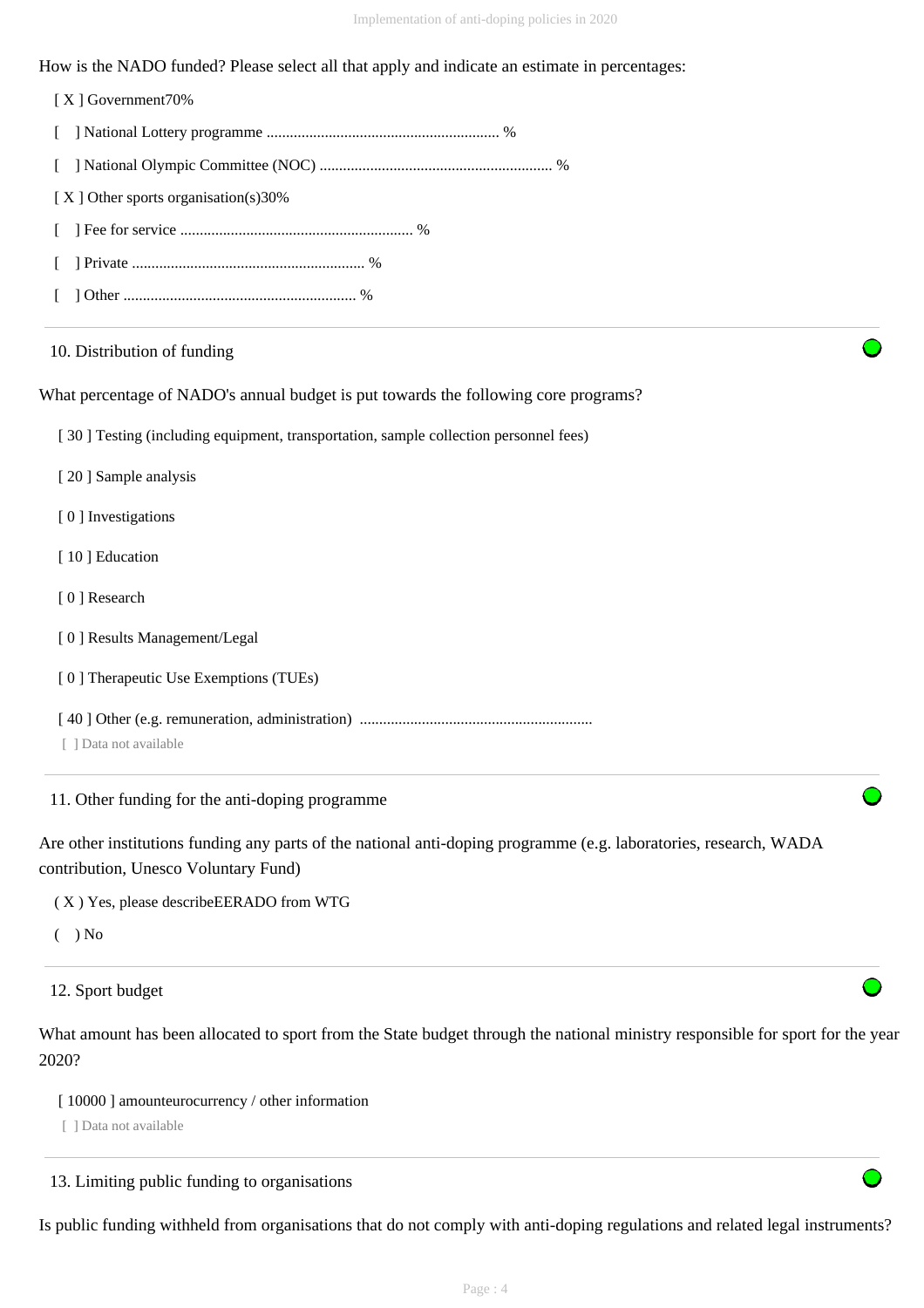| Implementation of anti-doping policies in 2020 |  |  |  |
|------------------------------------------------|--|--|--|
|                                                |  |  |  |

| 14. Limitation of public funding of persons                                                                                                                               |  |
|---------------------------------------------------------------------------------------------------------------------------------------------------------------------------|--|
| Is sport-related financial assistance provided by public authorities withheld from banned athletes or athlete support personnel<br>during the period of their suspension? |  |
|                                                                                                                                                                           |  |
|                                                                                                                                                                           |  |
|                                                                                                                                                                           |  |
| ) Not applicable (no sport-related financial assistance is provided by public authorities to athletes or support personnel); your                                         |  |
|                                                                                                                                                                           |  |
| 15. Testing programme                                                                                                                                                     |  |
| Does your country have a national testing programme?                                                                                                                      |  |
| $(X)$ Yes                                                                                                                                                                 |  |
|                                                                                                                                                                           |  |
| 16. Elements of the testing programme                                                                                                                                     |  |
| What elements of the testing program are implemented by the NADO?                                                                                                         |  |
| [X] Risk assessment and test distribution planning (TDP)                                                                                                                  |  |
| [X] Registered testing pool                                                                                                                                               |  |
| [X] Random selection of athletes                                                                                                                                          |  |
| [X] Targeted selection of athletes                                                                                                                                        |  |
| [X] In-competition testing                                                                                                                                                |  |
| [X] Out-of-competition testing                                                                                                                                            |  |
| [X] No-advance notice testing                                                                                                                                             |  |
| ] Blood testing                                                                                                                                                           |  |
| Athlete biological passport (ABP) modules                                                                                                                                 |  |
|                                                                                                                                                                           |  |

17. Quality certificate

Is your NADO or part of its procedures certified according to a quality standard (such as ISO or any other quality assurance system)?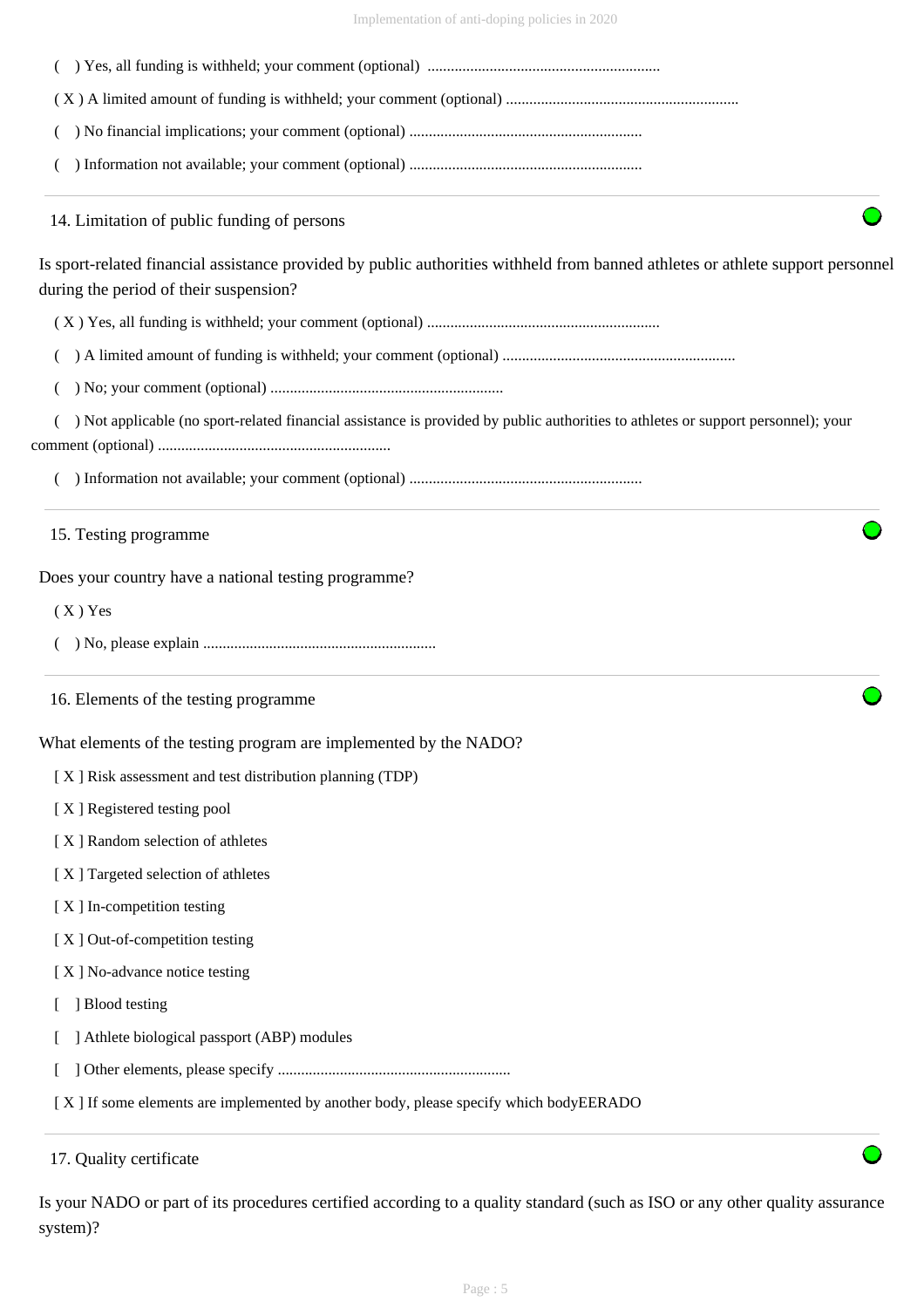( ) In progress, please specify ............................................................

( X ) No. Your comment (optional) ............................................................

18. NADO staff, committee members and other anti-doping specialists

Please outline below how many NADO staff, committees' members and other anti-doping specialists are involved in the coordination and management of your anti-doping programs (except sample collection personnel)

Min numeric value allowed : 0

[ 1 ] staff full time

[ 2 ] staff part time

[ 15 ] committees' members (including, but not limited to, members of the disciplinary panels, NADO Board, TUE, education, whereabouts, scientific, athletes, appeals, ethics and/or other committees)

[ 6 ] other specialists, please describerepresentative of National Antidoping Platform

[ ] Data not available

#### 19. Sample collection personnel

Do you have sample collection personnel (SCP) ?

( X ) Yes, within the NADO

( ) Yes, through a service provider (Delegated third party) ............................................................

( ) No, please explain ............................................................

#### 20. Number of DCOs and BCOs

How many doping control officers (DCOs), blood control officers (BCOs) and chaperones are in your sample collection personnel programme?

Min numeric value allowed : 0

[ 4 ] DCOs; your comment (optional) ............................................................

[ 2 ] BCOs; your comment (optional) ............................................................

[ 2 ] Chaperones; your comment (optional) ............................................................

[ ] Data not available

#### 21. Laboratory

Is there a doping control laboratory in your country?

[ ] Yes, accredited or approved by WADA in accordance with the International Standard for Laboratories

[ X ] No, but a preparatory process is in progress to apply for accreditation or approval by WADA

 $[1]$  No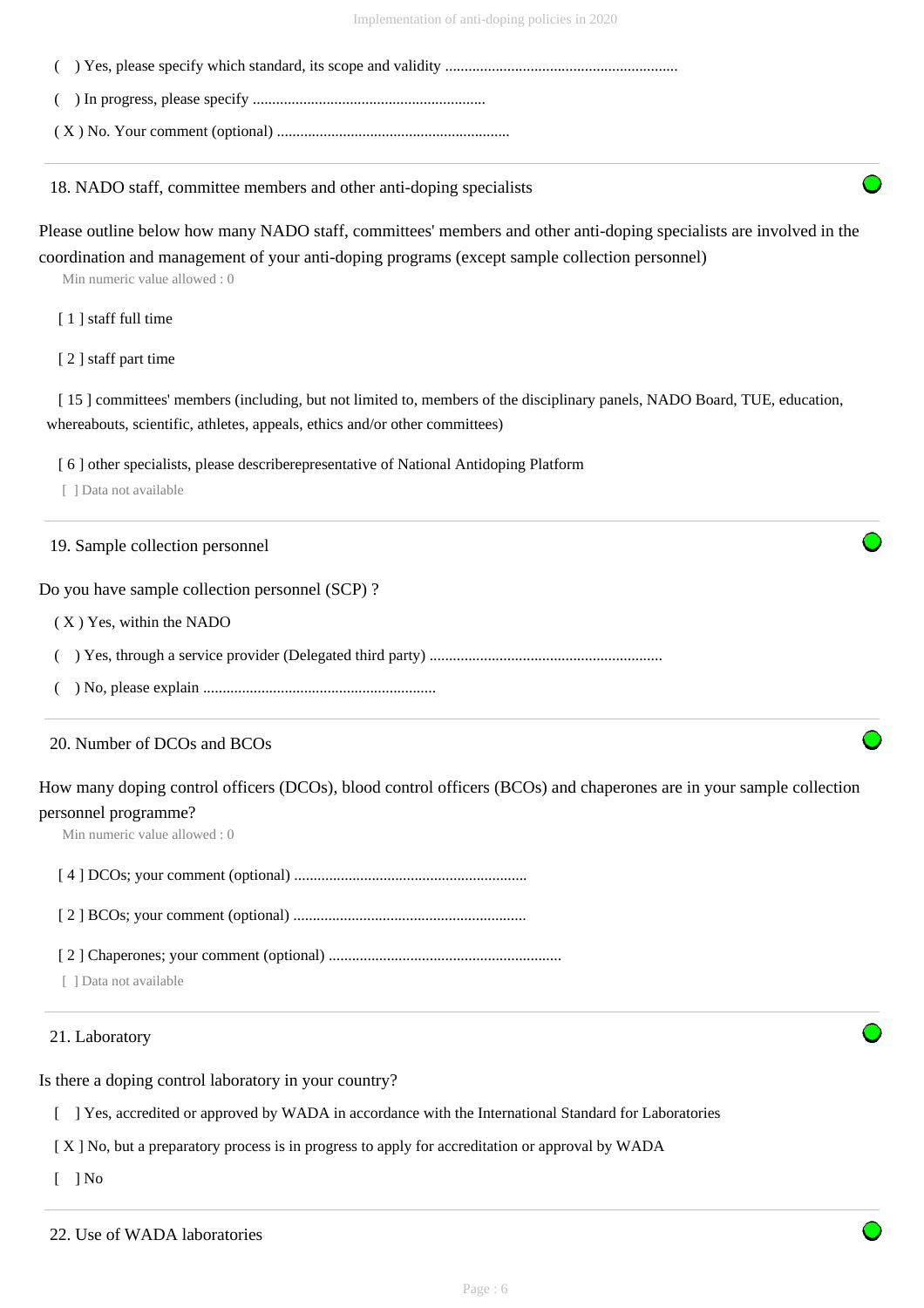Which WADA-accredited or approved laboratories are used for analysis of samples collected by your NADO as a Testing authority within your national testing program in the year 2020? Please list all that applies, including the laboratory in your own country (if you use it) and indicate the percentage of samples analysed in each laboratory. Enter "0", if you don't use this laboratory

 $\overline{\phantom{a}}$ 

|                                   | % of NADO samples (estimate) |
|-----------------------------------|------------------------------|
| ANKARA, TURKEY                    | $\boldsymbol{0}$             |
| ATHENS, GREECE                    | $\boldsymbol{0}$             |
| <b>BANGKOK, THAILAND</b>          | $\boldsymbol{0}$             |
| <b>BARCELONA, SPAIN</b>           | $\boldsymbol{0}$             |
| <b>BEIJING, CHINA</b>             | $\boldsymbol{0}$             |
| <b>BLOEMFONTEIN, SOUTH AFRICA</b> | $\boldsymbol{0}$             |
| <b>BUCHAREST, ROMANIA</b>         | $\boldsymbol{0}$             |
| COLOGNE, GERMANY                  | $\boldsymbol{0}$             |
| DOHA, QATAR                       | $\boldsymbol{0}$             |
| GHENT, BELGIUM                    | $\boldsymbol{0}$             |
| HAVANA, CUBA                      | $\boldsymbol{0}$             |
| HELSINKI, FINLAND                 | $\boldsymbol{0}$             |
| KREISCHA, GERMANY                 | $\boldsymbol{0}$             |
| LAUSANNE, SWITZERLAND             | $\boldsymbol{0}$             |
| LONDON, UNITED KINGDOM            | $\boldsymbol{0}$             |
| LOS ANGELES, USA                  | $\boldsymbol{0}$             |
| MADRID, SPAIN                     | $\boldsymbol{0}$             |
| MONTREAL, CANADA                  | $\boldsymbol{0}$             |
| NEW DELHI, INDIA                  | $\boldsymbol{0}$             |
| OSLO, NORWAY                      | $\boldsymbol{0}$             |
| PARIS, FRANCE                     | $\boldsymbol{0}$             |
| RIO DE JANEIRO, BRAZIL            | $\boldsymbol{0}$             |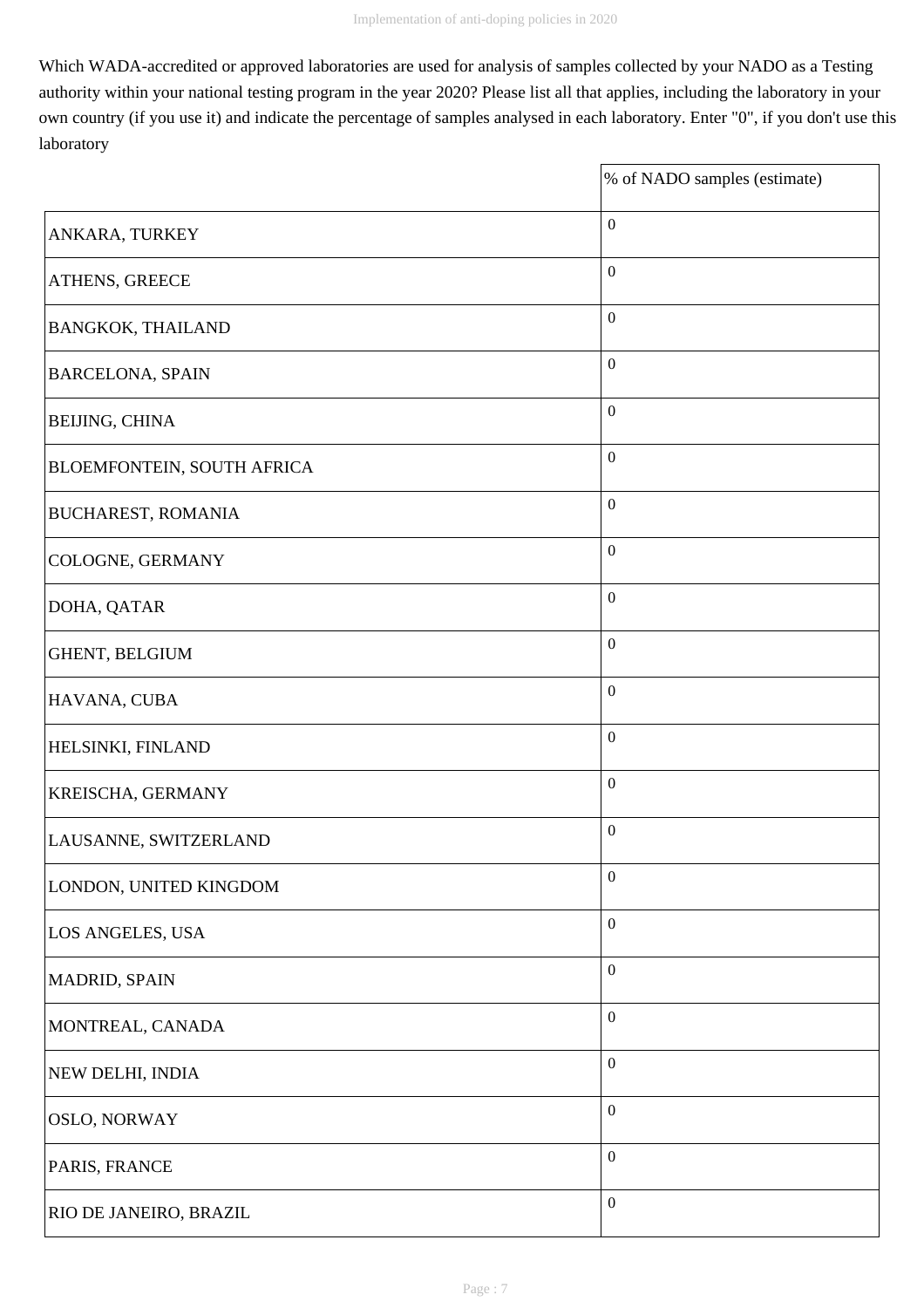| ROMA, ITALY                 | $\Omega$       |
|-----------------------------|----------------|
| SALT LAKE CITY, USA         | $\Omega$       |
| <b>SEIBERSDORF, AUSTRIA</b> | 100%           |
| <b>SEOUL, SOUTH KOREA</b>   | $\overline{0}$ |
| <b>STOCKHOLM, SWEDEN</b>    | $\Omega$       |
| SYDNEY, AUSTRALIA           | $\theta$       |
| TOKYO, JAPAN                | $\Omega$       |
| WARSAW, POLAND              | $\Omega$       |

[ ] Data not available

## 23. Testing statistics

## How many samples were collected under your national testing program in the year 2020?

|                                                             | Urine | Blood (including ABP) |
|-------------------------------------------------------------|-------|-----------------------|
| In-competition samples<br>Min numeric value allowed: 0      | 11    |                       |
| Out-of-competition samples<br>Min numeric value allowed : 0 | 10    |                       |

[ ] Data not available

#### 24. Testing abroad

Did you test athletes under your authority who reside or train abroad (directly or by subcontracting other ADOs or antidoping service providers)?

( ) Yes; your comment (optional) ............................................................

( X ) Not in 2020, but we have authorisation to do so; your comment (optional) ............................................................

( ) No, we do not have authorisation to do so; your comment (optional) ............................................................

#### 25. Disciplinary system

Please describe the disciplinary process for the anti-doping rule violations and application of the T-DO Recommendation on ensuring the independence of hearing panels (bodies) and promoting fair trial in anti-doping cases [T-DO/Rec(2017)01] http://rm.coe.int/recommendation-on-ensuring-the-independence-of-hearing-panels-bodies-a/1680735159

| $\overline{\phantom{a}}$<br>$\overline{\phantom{a}}$<br>__ |  |
|------------------------------------------------------------|--|
|                                                            |  |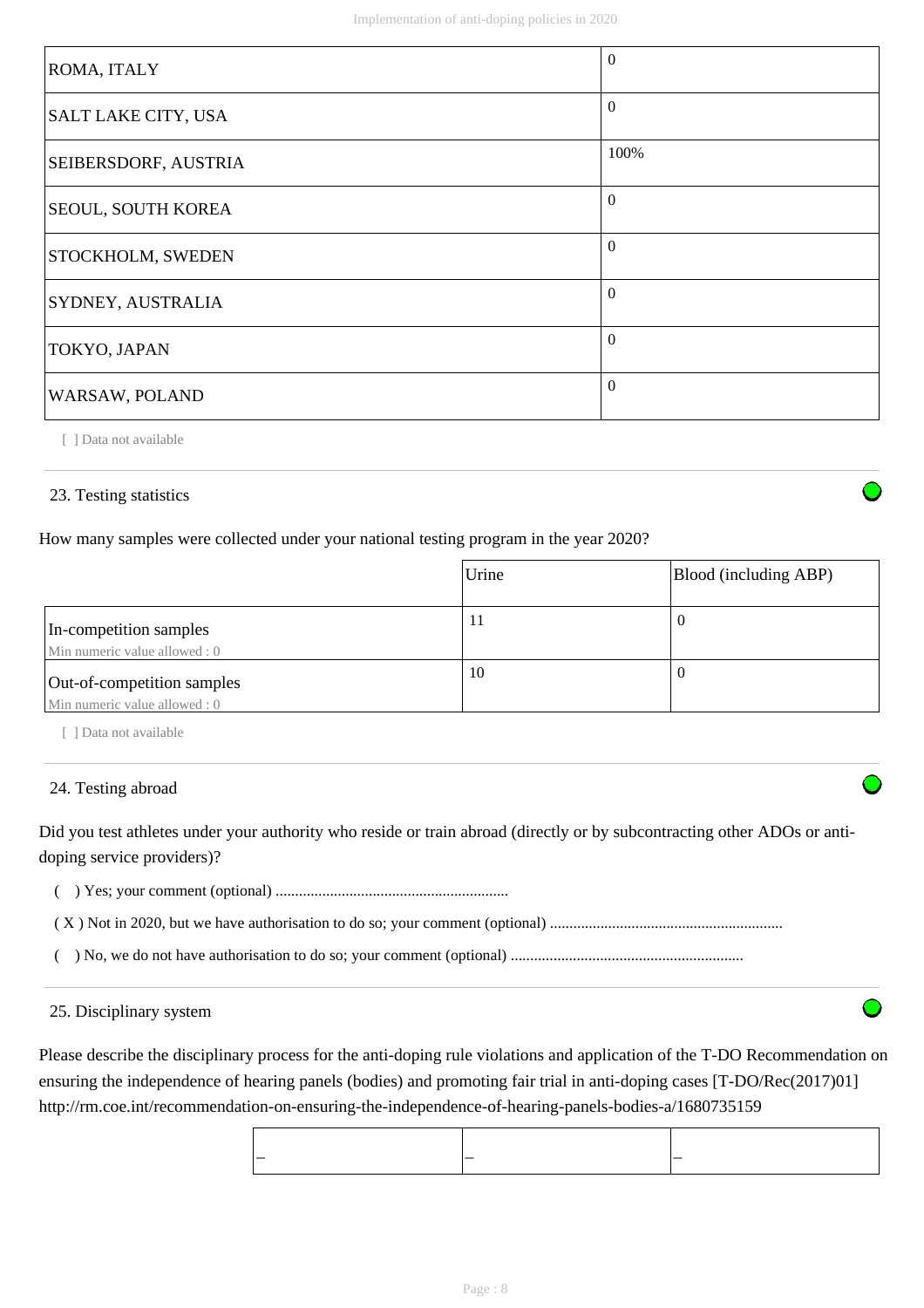| Has your State established<br>centralised panel/body in<br>charge of all hearing<br>proceedings in anti-doping<br>matters (hearing panel)?                                                       | yes | $\Omega$         | $\Omega$ |
|--------------------------------------------------------------------------------------------------------------------------------------------------------------------------------------------------|-----|------------------|----------|
| Is the hearing panel<br>independent, and<br>operationally independent<br>from sport movement (i.a.<br>national federations.<br>National Olympic<br>Committee, National<br>Paralympic Committee)? | yes | $\Omega$         | $\Omega$ |
| Is the hearing panel<br>operationally independent<br>from the government?                                                                                                                        | yes | $\boldsymbol{0}$ | $\Omega$ |
| Is the hearing panel<br>operationally independent<br>from the NADO?                                                                                                                              | yes | $\Omega$         | $\Omega$ |
| Are you aware of T-<br>DO/Rec(2017)01?                                                                                                                                                           | yes | $\boldsymbol{0}$ | $\theta$ |
| Is the composition of the<br>hearing panel in line with the<br>requirements outlined in T-<br>DO/Rec(2017)01?                                                                                    | yes | $\boldsymbol{0}$ | $\Omega$ |
| Are the rights of access to<br>justice ensured in accordance<br>with T-DO/Rec(2017)01?                                                                                                           | yes | $\mathbf{0}$     | $\theta$ |
| Other comments                                                                                                                                                                                   | no  | $\boldsymbol{0}$ | $\theta$ |

[ ] Data not available

#### Attachments

2021\_ALB NADO Rules.pdf

#### 26. Appeals system

Please describe the process for handling anti-roping rule violations appeals

 Describe, upload documents or add the link to the relevant content According the ALB NADO Rules, the Appeal Panel is the CAS (Council of Sport Arbitration for the settlement of disputes)

[ ] Data not available

Attachments

2021\_ALB NADO Rules.pdf

# 27. Anti-doping rule violations (ADRV)

How many anti-doping rule violations cases were initiated in 2020 and how many of these initiated cases resulted in the imposition of a sanction?

| Initiated cases | Cases that resulted in a Cases that resulted in |             |
|-----------------|-------------------------------------------------|-------------|
|                 | sanction                                        | no sanction |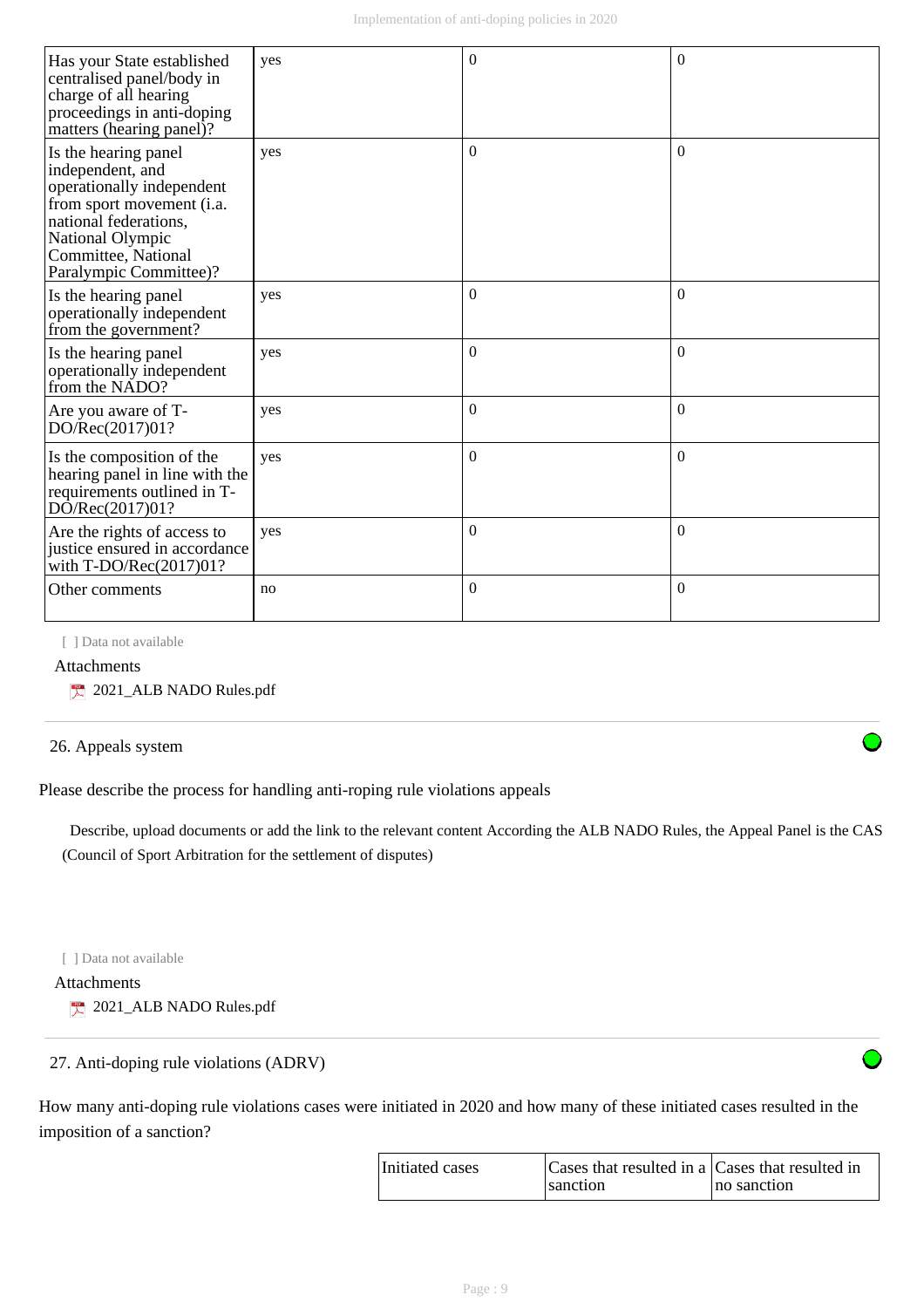|                                               | $\theta$         | $\overline{0}$   | $\theta$         |
|-----------------------------------------------|------------------|------------------|------------------|
| Presence of a prohibited substance or its     |                  |                  |                  |
| metabolites or markers in an athlete's sample |                  |                  |                  |
| Min numeric value allowed: 0                  | $\mathbf{0}$     | $\mathbf{0}$     | $\Omega$         |
| Use or attempted use by an athlete of a       |                  |                  |                  |
| prohibited substance or a prohibited method   |                  |                  |                  |
| Min numeric value allowed: 0                  |                  |                  |                  |
| Evading, refusing or failing to submit to     | $\boldsymbol{0}$ | $\Omega$         | $\theta$         |
| sample collection                             |                  |                  |                  |
| Min numeric value allowed: 0                  |                  |                  |                  |
| Whereabouts failures                          | $\overline{0}$   | $\mathbf{0}$     | $\theta$         |
| Min numeric value allowed: 0                  |                  |                  |                  |
| Tampering or attempted tampering with any     | $\boldsymbol{0}$ | $\mathbf{0}$     | $\theta$         |
| part of doping control                        |                  |                  |                  |
| Min numeric value allowed: 0                  |                  |                  |                  |
| Possession of prohibited substances and       | $\boldsymbol{0}$ | $\boldsymbol{0}$ | $\theta$         |
| prohibited methods                            |                  |                  |                  |
| Min numeric value allowed: 0                  |                  |                  |                  |
| Trafficking or attempted trafficking in any   | $\overline{0}$   | $\overline{0}$   | $\Omega$         |
| prohibited substance or prohibited method     |                  |                  |                  |
| Min numeric value allowed: 0                  |                  |                  |                  |
| Administration or attempted administration to | $\mathbf{0}$     | $\mathbf{0}$     | $\Omega$         |
| any athlete of any prohibited method or       |                  |                  |                  |
| prohibited substance                          |                  |                  |                  |
| Min numeric value allowed: 0                  |                  |                  |                  |
| Complicity                                    | $\boldsymbol{0}$ | $\boldsymbol{0}$ | $\theta$         |
| Min numeric value allowed: 0                  |                  |                  |                  |
| Prohibited association                        | $\boldsymbol{0}$ | $\boldsymbol{0}$ | $\boldsymbol{0}$ |
| Min numeric value allowed: 0                  |                  |                  |                  |

[ ] Data not available

#### 28. Whereabouts failures

How many of the following whereabouts failures have you registered in 2020?

[ 0 ] One missed test or filing failure

[ 0 ] Any combination of two missed tests and/or filing failures

[ ] Data not available

## 29. Co-operation with law enforcement agencies

What measures have been taken to ensure co-operation between NADO and law enforcement agencies in limiting illegal availability of doping substances?

[ ] Law, please specify ............................................................

- [ ] Agreement, please specify ............................................................
- [ ] Ad hoc activities, please specify ............................................................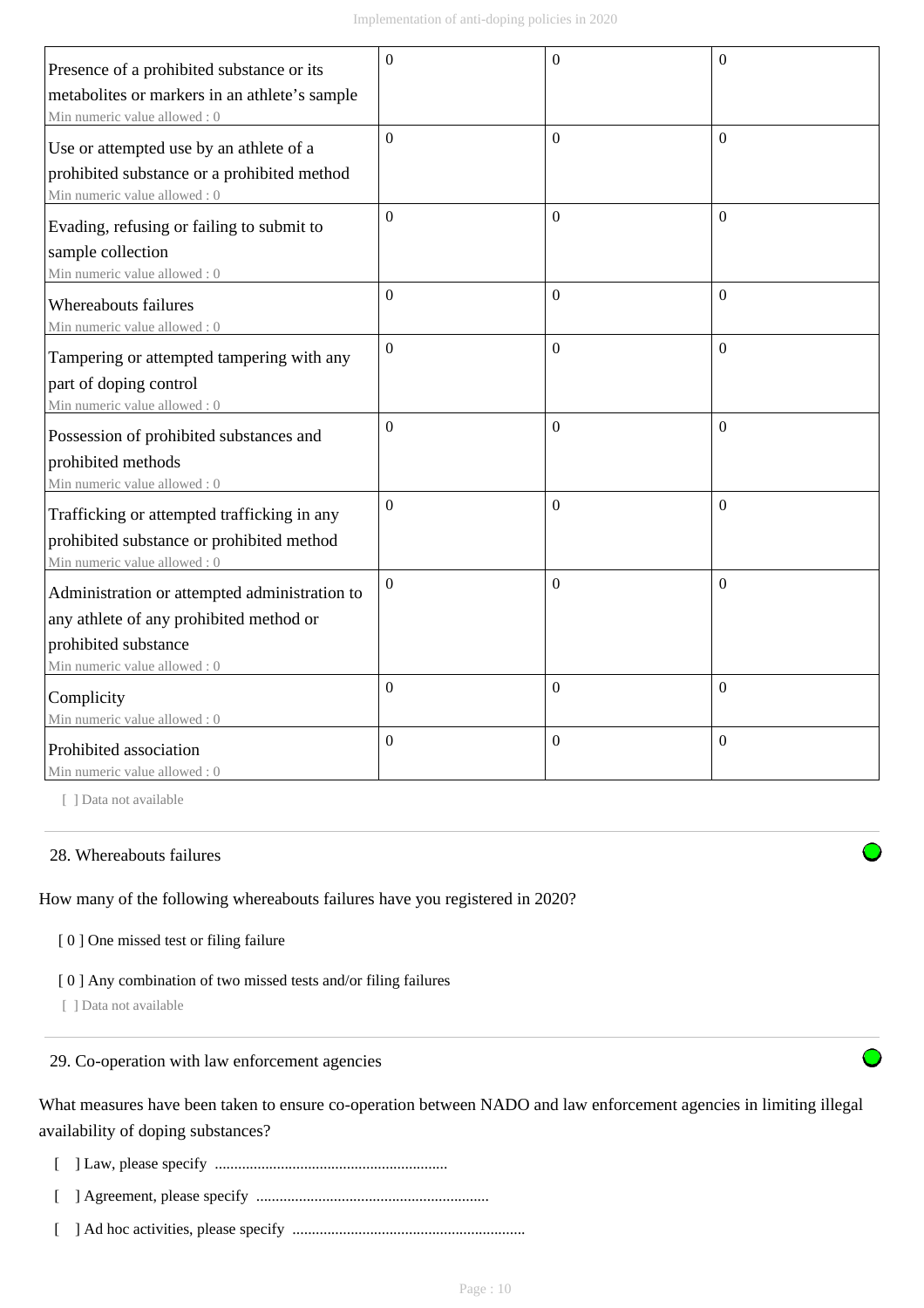- [ X ] Other, please specify we are in the process of approving a sub-legal act for the creation of the national anti-doping platform
- [ ] None; your comment (optional) ............................................................

30. Sanctions for doping trafficking

Are there specific penalties or sanctions for illegal circulation of doping substances, in addition to those regulating the movement of medicines and narcotics?

[ X ] Criminal penalties, please specify ............................................................

[ X ] Financial penalties, please specify ............................................................

- [ X ] Administrative or civil sanctions, please specify ............................................................
- [ X ] Professional disciplinary actions, please specify ............................................................
- [ ] None of above, please explain ............................................................
- [ ] Not available; your comment (optional) ............................................................

31. Statistics on doping trafficking

Do law enforcement agencies share data on the seizure of doping substances with the NADO?

- ( ) Yes, please specify how many seizures have been reported in 2020 ............................................................
- ( X ) No. Your comment (optional) ............................................................
- ( ) Other, please specify ............................................................

32. Whistleblowers

Is your NADO implementing a whistleblower policy/programme?

- ( ) Yes; any comment ............................................................
- ( ) No, but a preparatory process is in progress to develop a whistleblower policy/programme; any comment

............................................................

( X ) No; any commentNot yet

33. Legal background for Whistleblower policy

If your NADO implements a Whistleblower policy/programme, please describe the legal framework for this programme

[ ] National legislation

[ ] NADO Rules

- [ ] Direct application of WADA Whistleblowing programme/policy and procedure for reporting misconduct
- [ ] Direct application of the rules of one or more international sports organisations, if yes, please list them

............................................................

- [ ] Other. Please describenot yet
- [ X ] Not applicable

34. Organisation of anti-doping education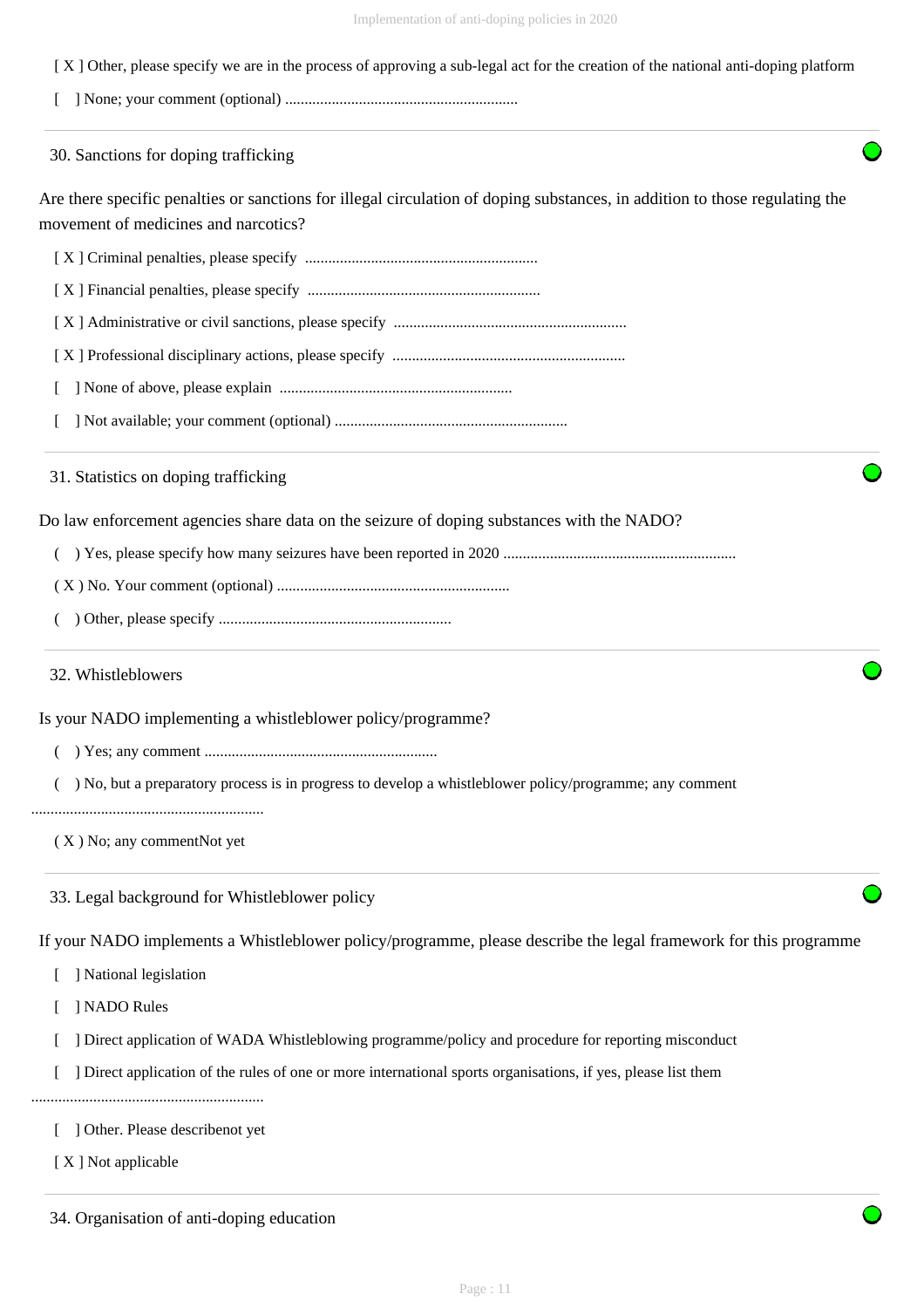# Which organisations are involved in implementing anti-doping education programs?

| [X] National anti-doping organisation  |
|----------------------------------------|
| [X] Ministry responsible for sport     |
| [X] Ministry responsible for education |
| Ministry responsible for health        |
|                                        |
| [X] National sport federations         |
| Regional/municipal sport organisations |
| [X] Universities                       |
| [X ] Schools                           |
| [X ] Sport clubs                       |
|                                        |

# 35. Anti-doping education themes

## What types of anti-doping message are provided for different target groups?

|                      | elite<br>athletes | young<br>athletes                 | recreatio<br>nal<br>athletes      | sports<br>officials | coaches | medical<br>personne pupils | school                            | media                                 | general<br>public                 | other                             |
|----------------------|-------------------|-----------------------------------|-----------------------------------|---------------------|---------|----------------------------|-----------------------------------|---------------------------------------|-----------------------------------|-----------------------------------|
| National and         | [X]               | [X]                               | $\begin{bmatrix} 1 \end{bmatrix}$ | [X]                 | [X]     | [X]                        | $\begin{bmatrix} 1 \end{bmatrix}$ | $\begin{bmatrix} 1 \end{bmatrix}$     | $\begin{bmatrix} 1 \end{bmatrix}$ | $\begin{bmatrix} 1 \end{bmatrix}$ |
| International anti-  |                   |                                   |                                   |                     |         |                            |                                   |                                       |                                   |                                   |
| doping rules         |                   |                                   |                                   |                     |         |                            |                                   |                                       |                                   |                                   |
| Harm of doping to    | [X]               | [X]                               | [X]                               | [X]                 | [X]     | [X]                        | [X]                               | [X]                                   | [X]                               |                                   |
| the spirit of sport  |                   |                                   |                                   |                     |         |                            |                                   |                                       |                                   |                                   |
| Athletes and         | [X]               | $[\quad]$                         | $\begin{bmatrix} 1 \end{bmatrix}$ | [X]                 | [X]     | [X]                        | $[ \ ]$                           | $\begin{bmatrix} 1 \end{bmatrix}$     | $\begin{bmatrix} 1 \end{bmatrix}$ | $[ \ ]$                           |
| athlete support      |                   |                                   |                                   |                     |         |                            |                                   |                                       |                                   |                                   |
| personnel's rights   |                   |                                   |                                   |                     |         |                            |                                   |                                       |                                   |                                   |
| and responsibilities |                   |                                   |                                   |                     |         |                            |                                   |                                       |                                   |                                   |
| Consequences of      | [X]               | [X]                               | [X]                               | [X]                 | [X]     | [X]                        | $[ \ ]$                           | $\begin{bmatrix} 1 & 1 \end{bmatrix}$ | $\begin{bmatrix} 1 \end{bmatrix}$ |                                   |
| doping, including    |                   |                                   |                                   |                     |         |                            |                                   |                                       |                                   |                                   |
| sanctions, health    |                   |                                   |                                   |                     |         |                            |                                   |                                       |                                   |                                   |
| and social           |                   |                                   |                                   |                     |         |                            |                                   |                                       |                                   |                                   |
| consequences         |                   |                                   |                                   |                     |         |                            |                                   |                                       |                                   |                                   |
| Substances and       | [X]               | $\begin{bmatrix} 1 \end{bmatrix}$ | $\begin{bmatrix} 1 \end{bmatrix}$ | [X]                 | [X]     | [X]                        | [X]                               | [X]                                   | [X]                               | $\lceil \cdot \rceil$             |
| methods on the       |                   |                                   |                                   |                     |         |                            |                                   |                                       |                                   |                                   |
| Prohibited List      |                   |                                   |                                   |                     |         |                            |                                   |                                       |                                   |                                   |
| Doping control       | [X]               | [X]                               | $\begin{bmatrix} 1 \end{bmatrix}$ | [X]                 | [X]     | [X]                        | $\begin{bmatrix} 1 \end{bmatrix}$ | $\begin{bmatrix} 1 \end{bmatrix}$     | $\begin{bmatrix} 1 \end{bmatrix}$ | $\begin{bmatrix} 1 \end{bmatrix}$ |
| procedures           |                   |                                   |                                   |                     |         |                            |                                   |                                       |                                   |                                   |
| Therapeutic use      | [X]               | [X]                               | $\lceil \cdot \rceil$             | [X]                 | [X]     | [X]                        | $\begin{bmatrix} 1 \end{bmatrix}$ | $\lceil \cdot \rceil$                 | $\lceil \rceil$                   | $\begin{bmatrix} 1 \end{bmatrix}$ |
| exemptions           |                   |                                   |                                   |                     |         |                            |                                   |                                       |                                   |                                   |
| (TUEs)               |                   |                                   |                                   |                     |         |                            |                                   |                                       |                                   |                                   |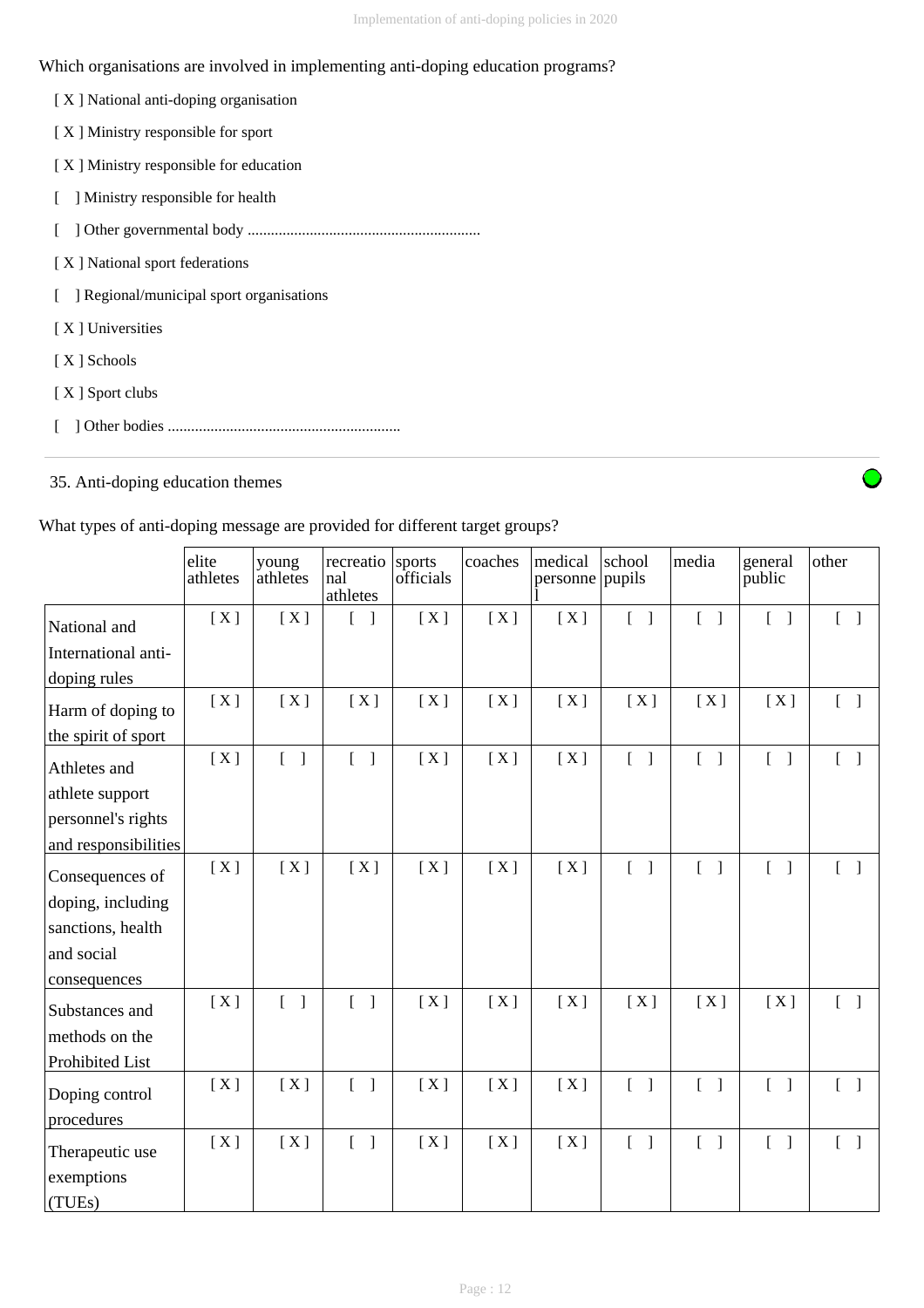| Applicable<br>whereabouts<br>requirements                                                          | [X] | [X] | $[\quad]$ | [X] | [X] | [X] | $\begin{bmatrix} 1 \end{bmatrix}$ | T. | $\left[ \right]$ |  |
|----------------------------------------------------------------------------------------------------|-----|-----|-----------|-----|-----|-----|-----------------------------------|----|------------------|--|
| Attachments<br>Education Plan - Timelines 2020 ALB NADO.xlsx                                       |     |     |           |     |     |     |                                   |    |                  |  |
| 36. Nutritional supplements                                                                        |     |     |           |     |     |     |                                   |    |                  |  |
| What measures have been taken to address the problems related to nutritional supplements in sport? |     |     |           |     |     |     |                                   |    |                  |  |
| ] Restrict availability                                                                            |     |     |           |     |     |     |                                   |    |                  |  |
| Control of production                                                                              |     |     |           |     |     |     |                                   |    |                  |  |
| ] Provide quality assurance                                                                        |     |     |           |     |     |     |                                   |    |                  |  |
| Comprehensive labelling                                                                            |     |     |           |     |     |     |                                   |    |                  |  |
| ] Limit advertising and promotion                                                                  |     |     |           |     |     |     |                                   |    |                  |  |
| [X] Educational and informational measures                                                         |     |     |           |     |     |     |                                   |    |                  |  |
|                                                                                                    |     |     |           |     |     |     |                                   |    |                  |  |
| Has any anti-doping research been undertaken or supported?                                         |     |     |           |     |     |     |                                   |    |                  |  |
|                                                                                                    |     |     |           |     |     |     |                                   |    |                  |  |
| 38. Areas of anti-doping research                                                                  |     |     |           |     |     |     |                                   |    |                  |  |
| What are the areas of anti-doping research?                                                        |     |     |           |     |     |     |                                   |    |                  |  |
| [X] Doping prevention                                                                              |     |     |           |     |     |     |                                   |    |                  |  |
| ] Detection methods                                                                                |     |     |           |     |     |     |                                   |    |                  |  |
| [X] Behavioural and social aspects of doping                                                       |     |     |           |     |     |     |                                   |    |                  |  |
| [X] Health consequences of doping                                                                  |     |     |           |     |     |     |                                   |    |                  |  |
| [X] Physiological and psychological training programmes                                            |     |     |           |     |     |     |                                   |    |                  |  |
| ] Emerging substances or methods                                                                   |     |     |           |     |     |     |                                   |    |                  |  |
| ] Alternative testing methods                                                                      |     |     |           |     |     |     |                                   |    |                  |  |
| ] None                                                                                             |     |     |           |     |     |     |                                   |    |                  |  |

39. Publication of anti-doping research

How many articles with the results of this research have been published in peer-reviewed scientific journals? Please upload a summary or share links to resources, if available